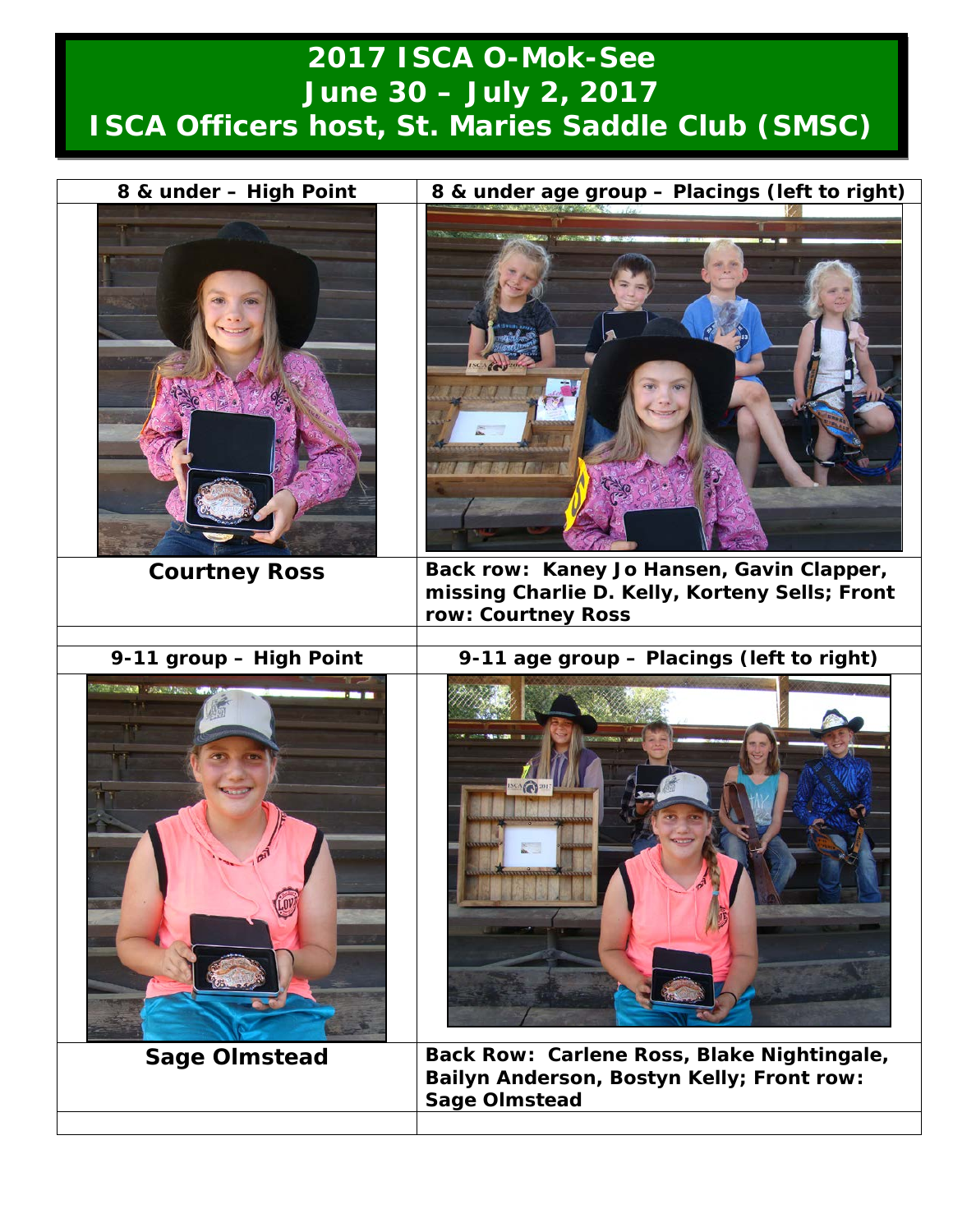| Back row: Kenzi Hansen, Alexis Sewell, Hope<br>Sophia Minden<br>Aasgard, Dylan Anderson; Front row: Sophia<br><b>Minden</b><br>16-24 women age group - Placings<br>16-24 women group -<br><b>High Point</b><br>(left to right)<br>Back row: Courtney Stockman, Emily Lisher,<br><b>Hailey Crawford</b><br>Callie Ackerman, Haylee Waddell; Front row:<br><b>Hailey Crawford</b> | 12-15 group - High Point | 12-15 age group - Placings (left to right) |
|---------------------------------------------------------------------------------------------------------------------------------------------------------------------------------------------------------------------------------------------------------------------------------------------------------------------------------------------------------------------------------|--------------------------|--------------------------------------------|
|                                                                                                                                                                                                                                                                                                                                                                                 |                          |                                            |
|                                                                                                                                                                                                                                                                                                                                                                                 |                          |                                            |
|                                                                                                                                                                                                                                                                                                                                                                                 |                          |                                            |
|                                                                                                                                                                                                                                                                                                                                                                                 |                          |                                            |
|                                                                                                                                                                                                                                                                                                                                                                                 |                          |                                            |
|                                                                                                                                                                                                                                                                                                                                                                                 |                          |                                            |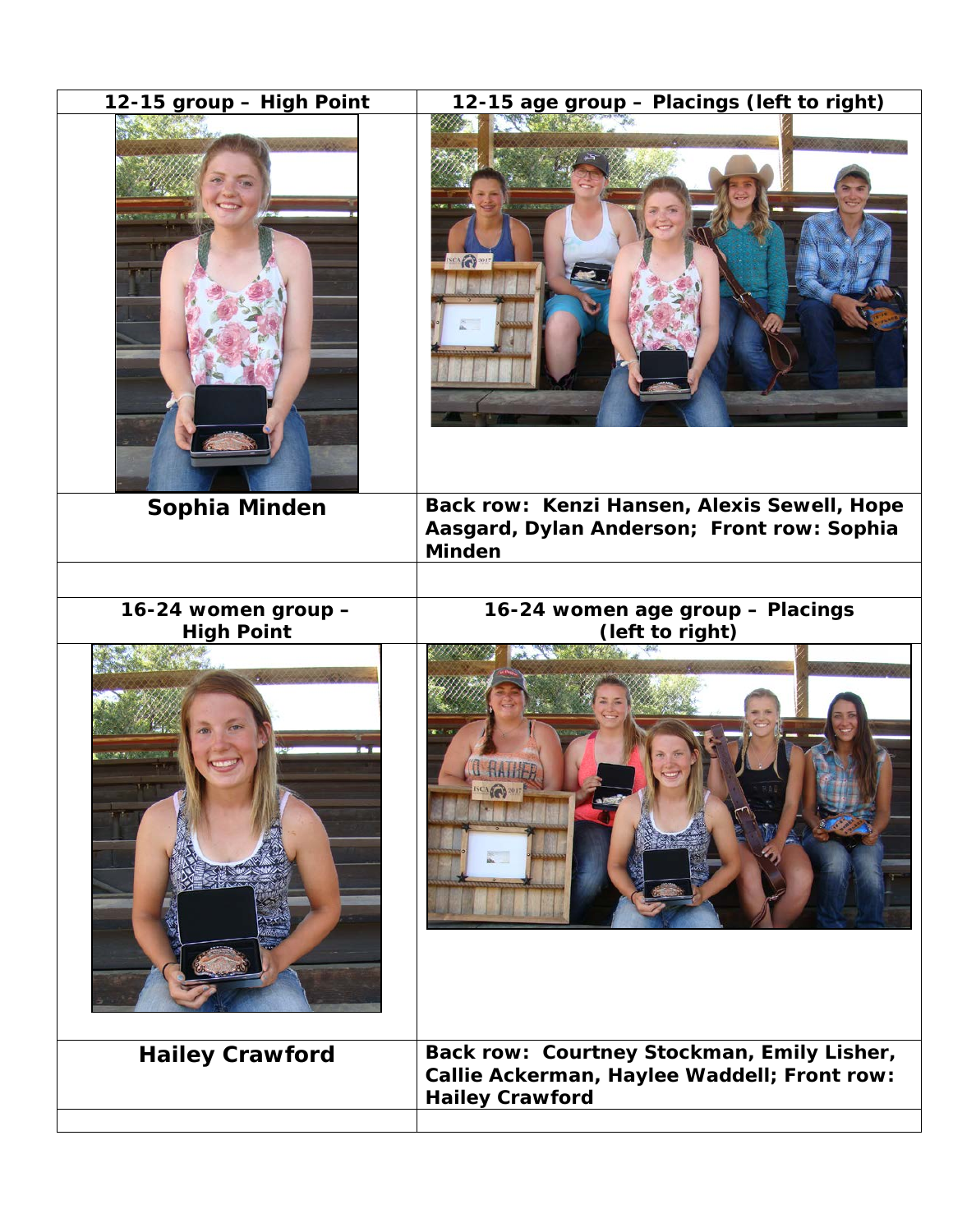| 16-39 men group - High Point      | 16-39 men age group - Placings<br>(left to right)                                                 |
|-----------------------------------|---------------------------------------------------------------------------------------------------|
| Chain                             | <i>UMMUNIMUM</i>                                                                                  |
| <b>Michael Ludolph</b>            | Michael Ludolph, Dutch Krieter Winner                                                             |
| 25-39 women group - High<br>Point | 25-39 women age group - Placings<br>(left to right)<br>Control of the<br>ISCA (C)2017             |
| <b>Amanda Alden</b>               | Back row: Nicci Huffaker, Connie Nightengale,<br>missing Kelci Nelson; Front row: Amanda<br>Alden |